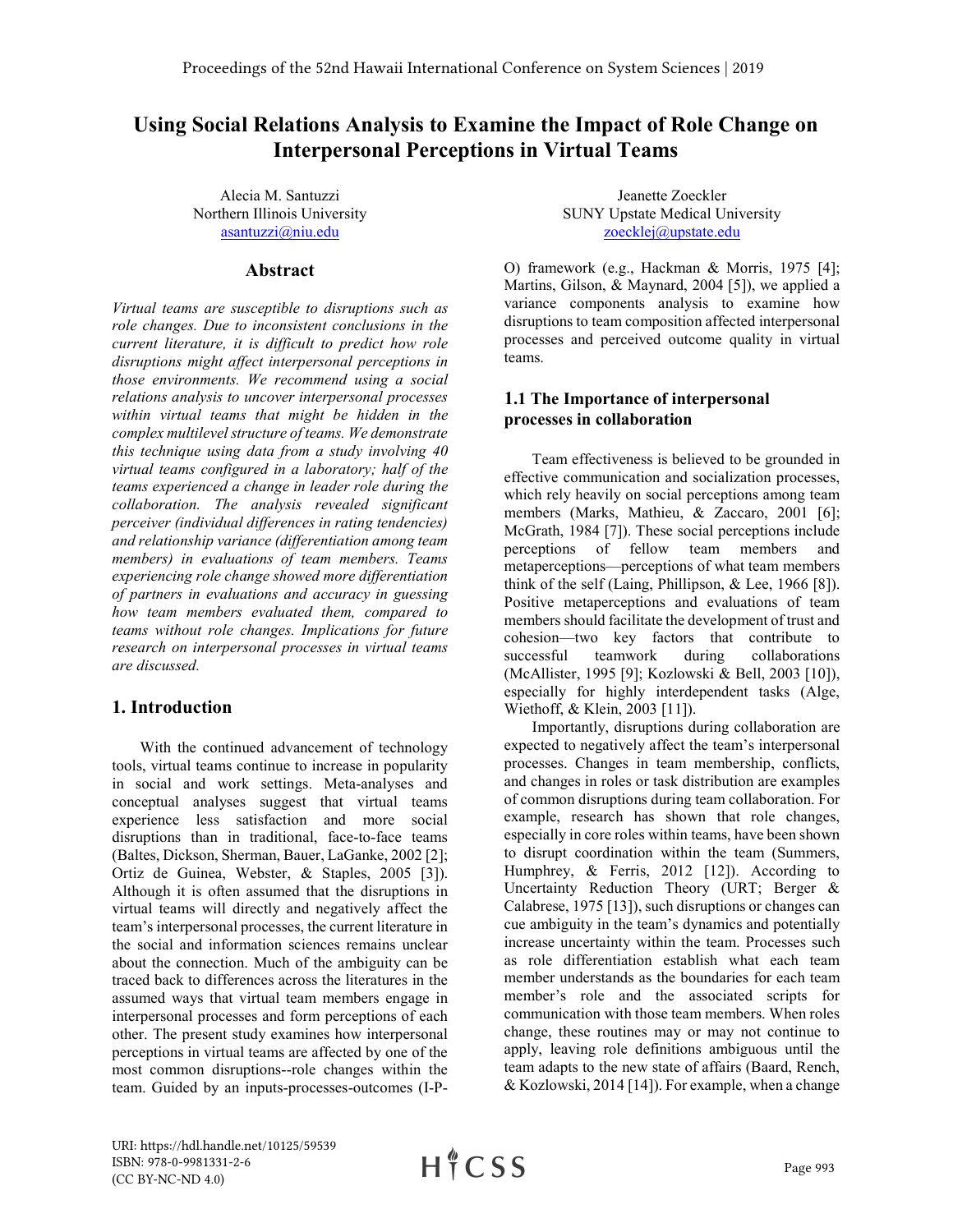in leadership occurs within the team, team members must adjust to relating to the former leader now as a peer and the new leader as a leader (rather than a peer). This change may lead team members to evaluate team members and their own standing within the team differently.

Teams that experience such disruptions may seek information to resolve the role ambiguity, includingming new perceptions of team members and metaperceptions of what team members think of them in the new situation. Importantly, any conflict that emerges as a function of such disruption may be masked by the complexity of team structure and dynamics (LeDoux, Gorman, and Woehr, 2012 [15]).

Note that much of the theoretical work on interpersonal processes and reactions to disruption in teams is based on evidence from face-to-face collaborations. Often it is assumed that the same social processes will generalize to computer-mediated or virtual team contexts with few exceptions. However, evidence from meta-analyses and conceptual reviews highlight large inconsistencies in the literature on virtual teams and collaborations that warrant a more thorough analysis of how interpersonal processes might work in virtual teams. If the interpersonal processes involved in virtual collaboration differ from those in face-to-face collaboration, then the impact of disruption might also be different for virtual teams.

### 1.2 Interpersonal processes in virtual teams

Although the specific definition of "virtual" is a continuing source of debate, research generally agrees that virtual teams involve two or more members who share a common goal and attempt to accomplish at least some part of that goal by communicating through technology (as compared to face-to-face communication; Martins et al., 2004 [5]). The broad definition allows virtual teams to vary greatly on several important features including degree of interdependence, duration of relationship, nature of communication, and specificity of goals. The present analysis uses data from a study examining disruption to virtual teams that are 1) newly developed, 2) assigned an interdependent task, and 3) rely only on synchronous technology (viz., Skype) to complete the task. These teams are comparable to project teams that are assembled on a temporary, "as needed" basis, reflecting a very common use for virtual teams (Powell, Piccoli, & Ives, 2004 [16]).

Aside from their popularity, short-term virtual teams provide an interesting avenue for study because of their high proneness to disruptions in communication and interpersonal processes. Absent of many of those social cues, computer-mediated and

virtual teams tend to struggle with the development of interpersonal factors such as social cohesion and trust (Galyon, Heaton, Best, & Williams, 2016 [17]; Olsen & Olsen, 2000 [18]). Without the immediate availability of many social cues that face-to-face teams use, the exchange of social information in virtual teams is slower than in face-to-face communication ( Clark, Clark, & Crossley, 2010 [19]; Gilson et al., 2015 [200; Kiesler, Siegel, & McGuire, 1984 [21]) and might yield weaker social connections in virtual team activities.

On the other hand, some research and theory from the communication and information sciences suggests that social relationships might actually form very quickly within virtual teams (Tidwell & Walther, 2002 [22]). For example, virtual teams have been thought to rely on "swift trust" (Jarvenpaa & Leidner, 1999 [23]) by which strong bonds are assumed from the beginning of the collaboration. Having these bonds established very quickly facilitates team dynamics and effectiveness particularly for short-term project teams. To date, research has yet to directly examine whether the psychological processes involved in relationship formation are quantitatively slower or bonds among members are weaker, or if the interpersonal processes are just qualitatively different in virtual teams as compared to face-to-face contexts (Santuzzi, Budnick, & Cogburn, 2013 [24]).

In addition to potential differences in the process of forming interpersonal perceptions in virtual teams, research also has noted some differences in the valence of the perceptions in virtual as compared to face-to-face teams. Research suggests that virtual teams that experience anonymity might form more negative interpersonal perceptions of each other than those who do not experience anonymity (Rains, 2007 [25]) and report less commitment to their team members (Johnson, Bettenhausen, & Gibbons, 2009 [26]). Even before encountering environmental or other challenges to collaboration, virtual teams might already start at a somewhat negative baseline for interpersonal perceptions.

Further challenging interpersonal processes, virtual teams tend to experience a number of disruptions to team composition and social dynamics. The fact that virtual teams rely on technology to transmit information to group members introduces a higher likelihood of disruption as technology often performs below expectations or fails. Additionally, research has shown that virtual teams naturally experience more disruptions such as conflict, membership changes, and role changes within the team than face-to-face teams (Jarvenpaa & Leidner, 1999 [23]; Zaccaro, Ardison, & Orvis, 2004 [27]). Virtual teams tend to have more fluid membership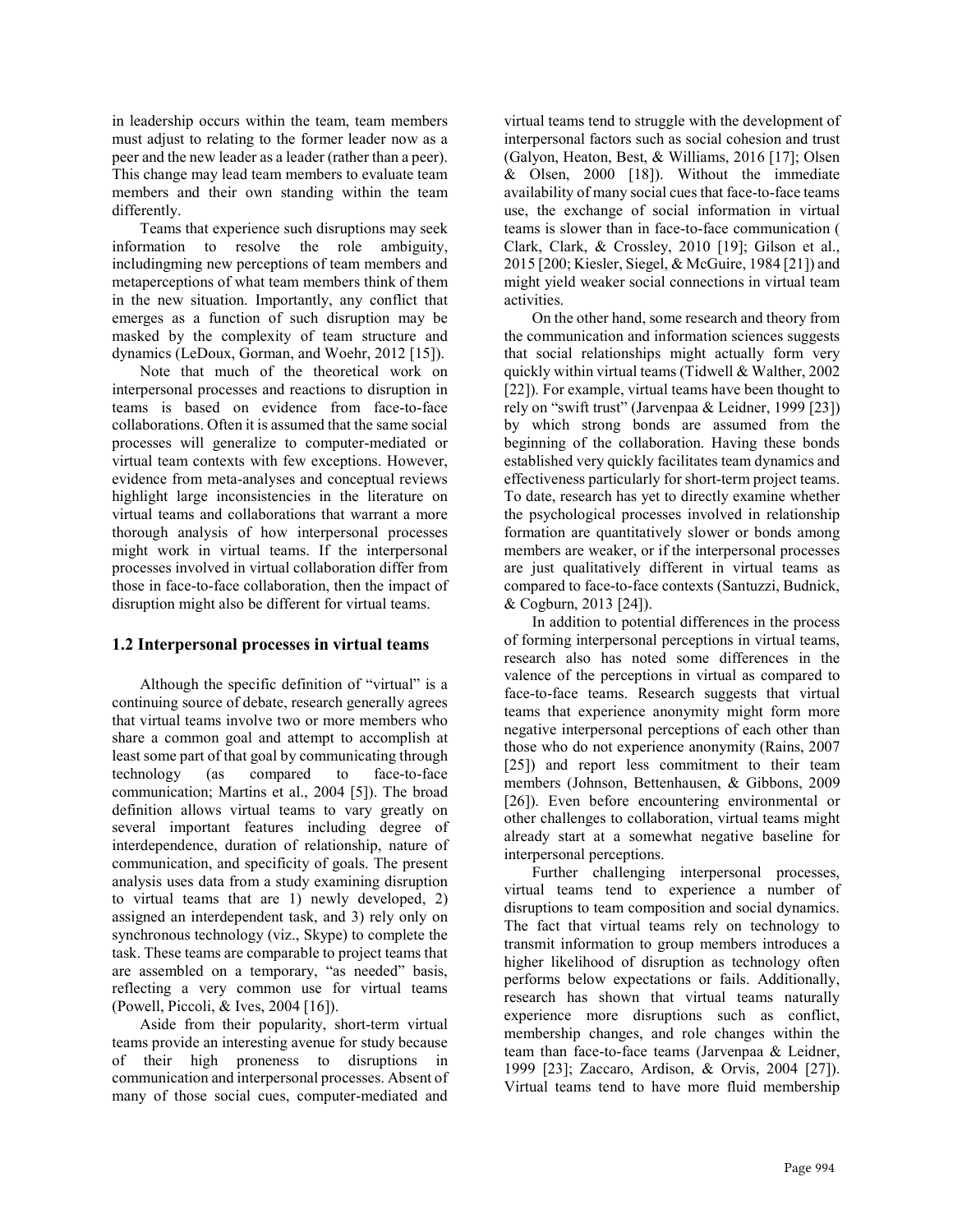(Zaccaro et al., 2001 [27]) and tend to have less fixed leadership hierarchies, such that the leader role may rotate in turn-taking or based on calls for expertise during different phases of the task (Shuffler, Wiese, Salas, & Burke, 2010 [28]). With the many changes that virtual teams experience over the course of a project or work period, it is especially important to not only account for such changes in the work team structure but also the impact of those changes on team member perceptions and dynamics.

### 1.3 Impact of role change on interpersonal processes in virtual teams

Interpersonal relationships in team members may be more critical to virtual team performance than in face-to-face team performance (Breuer, Hüffmeier, & Hertel [29]). Whether the roles emerge or are assigned, team members must understand what roles each person will be playing in order to facilitate the required relationships within the team. This shared understanding of who will play what role encourages coordination during team task performance (Marks, Matthieu, & Zaccaro, 2001 [6]).

If strong bonds are critical to successful virtual teamwork, changes in team member roles during collaboration should serve as disruptions to teamwork with the potential for a negative impact on the social context. However, the expected social impact of role changes in virtual teams depends on the strength of the interpersonal connections before the disruption or change occurs. If the connections in a virtual team are weak, as suggested by some past research (e.g., Kiesler et al., 1984 [21]), then disruption should not yield a large impact; there are no bonds or clear schemas to be disrupted by change. However, if quick and strong bonds are formed very early in the team process (e.g., Tidwell & Walther, 1992 [22]), changes to the originally established roles should yield a negative impact on interpersonal perceptions among team members because it disrupts the relationship bonds that facilitate virtual team effectiveness. Due to the complex dynamics of actively collaborating teams and multilevel structure of the relationships within those teams, the impact of disruption on interpersonal processes within virtual teams is difficult to observe without sophisticated analysis techniques that can account for those factors.

# 1.4 Using social relations analysis to examine interpersonal processes in virtual teams

Many researchers and practitioners who facilitate virtual team activities collect data from those team members to understand their experiences within the team and associations with team outcomes. However, a methodological challenge arises when trying to uncover interpersonal processes and the impact of disruptions on those experiences. A change within the team is a team-level experience. However, the impact of change might be evident at several levels. In addition to affecting the overall team, changes may affect individual perceptions and experiences as well as specific relationships between individuals in the team. Thus, the analysis of the impact of change in virtual teams should be conducted at several levels of analysis. One step toward addressing this issue is to measure team process variables and outcomes at the appropriate level of analysis and using flexibility in common statistical techniques such as multilevel modeling to compute results.

A trickier issue that arises is that when forming interpersonal perceptions within virtual teams, each team member forms a perception (or metaperception) of each other team member. The perceptions are round-robin and, thus, are nested in perceivers, targets, and dyads in addition to being nested in teams. For example, in a four-person virtual team, every team member serves as a perceiver for three others, a target of three others' perceptions, and as a member of three dyads. All three of these factors potentially serve as sources of influence on the interpersonal perceptions formed in the virtual team.

A recommended approach to identifying systematic variation based on each of those sources is a social relations analysis (Kenny & LaVoie, 1984 [31]). The social relations analysis treats each of the sources of variance as random effects, computes the size of the variance component, and tests for whether they are statistically significant. The three main sources are Perceiver, Target, and Relationship components. Perceiver variance represents the extent to which evaluations are driven by a team member's general tendency to rate others in a certain way. Target variance reflects the extent to which a team member is rated by others a certain way. In other words, it is the extent to which others generally agree on a positive or negative evaluation of a given team member. Relationship variance refers to the extent to which evaluations made by a team member are unique to specific targets. Large relationship variance components suggest that team members differentiate targets.

Identifying these systematic sources of variation in interpersonal perceptions can provide a great amount of information about the social dynamics within virtual teams, information that is often hidden by analyses that are limited to mean score differences at the team level. Large perceiver variance, for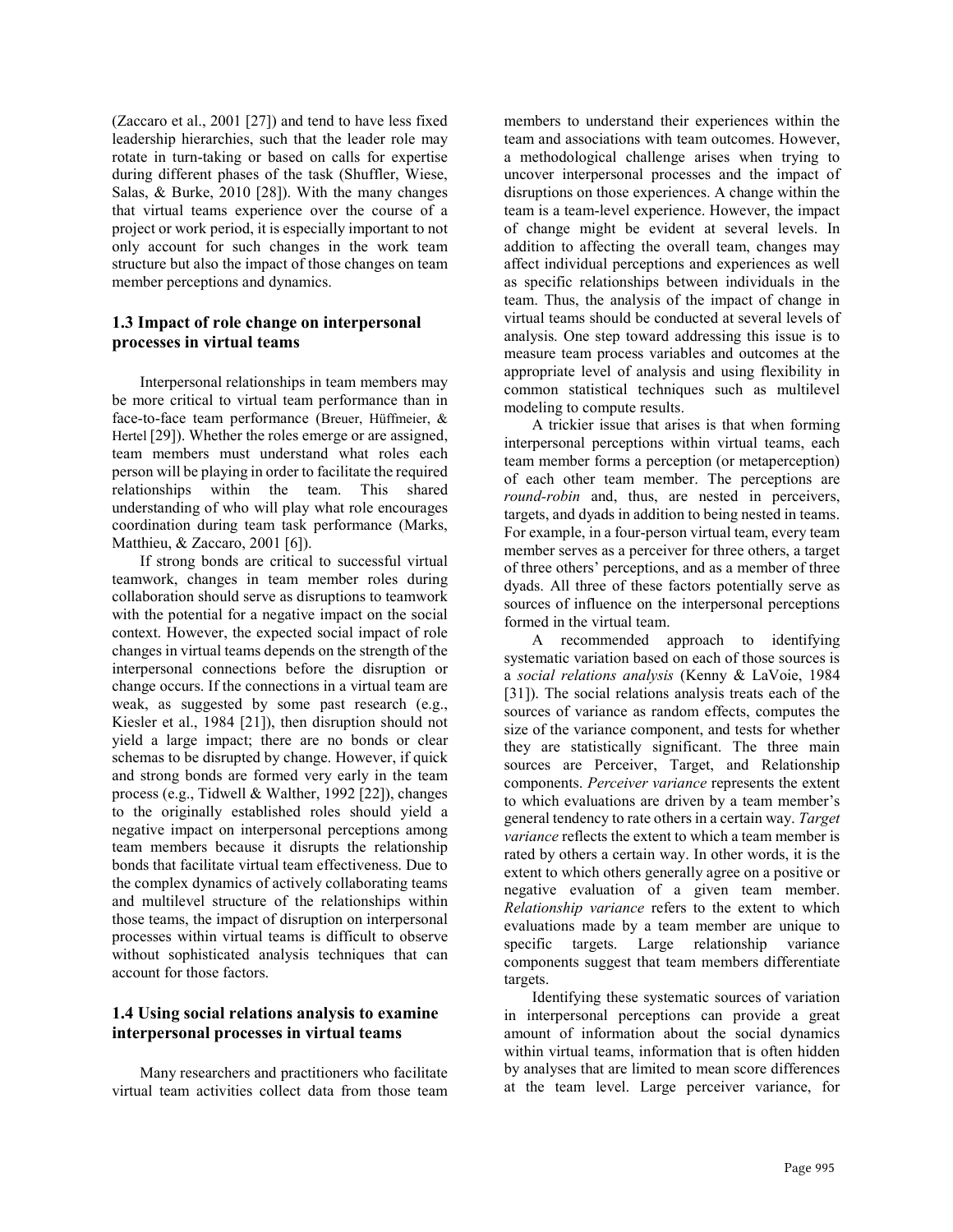instance, suggests that team members are evaluating their partners consistently, which might be driven by individual differences in rating styles or failure to differentiate among partners.

Large target variance suggests that team members agree about how to evaluate each other. As team members gain more information about each other, we would expect consensus in evaluations to become larger. Low levels of behavioral cues and other social information may reduce the amount of consensus among team members, leading to a smaller target variance component. Virtual teams may be particularly susceptible to low levels of target variance when visible, behavioral information about team members is limited during collaboration.

Relationship variance indicates the extent to which team members are differentiating their evaluations among their team members. This indicates specific relationships or bonds are present in the team. It is important to note that these bonds may be positive or negative. In other words, a strong relationship variance component could suggest affiliation or conflict between specific team members. Recent research has focused on the relationship variance to identify conflict within teams (LeDoux et al., 2012 [15]).

The variance components also may be used to identify more complex interpersonal processes (Kenny, 1994 [1]). Two processes that have been shown to relate to team coordination are metaaccuracy and perceived reciprocity. Meta-accuracy refers to the extent to which individuals can accurately gauge how they are viewed by their team members. This accuracy can be considered at a generalized level, which indicates the extent to which individuals understand their average evaluation within the team. Accuracy can also be examined at a dyadic level, identifying the extent to which an individual can detect how she or he is evaluated by each specific team member.

Perceived reciprocity refers to the extent to which an individual gives evaluations of team members that are similar to how she or he expects to be evaluated by those team members. Reciprocity also can be examined at the generalized or dyadic level. Generalized reciprocity reflects the extent to which an individual generally gives evaluations to team members that match how that individual expects to be evaluated by team members on average. Dyadic reciprocity identifies the extent to which reciprocity occurs between two specific team members.

Some limited research has applied social relations analysis to examine the importance of role definitions in team member perceptions and experiences. Kenny and Livi (2009) conducted a social relations analysis across seven studies and found that perceptions of leaders within teams are driven by all three sources of variance (perceiver, target, and dyad) [32]. Malloy and Janowski (1992) examined both the perceptions and metaperceptions of team members in leader roles within teams and also found that team members' perceptions of each other were driven both by team members' general rating tendencies (perceiver effect) and consensus among team members on evaluations (target effect) [33]. However, metaperceptions were driven primarily by perceiver effects; team members expected other team members to agree on their evaluations of them. Further, they found evidence that team members were generally accurate about how they thought other team members evaluated them, but they were not accurate in guessing how specific team members evaluated them.

Similar to Malloy and Janowski (1992) [33], the data collected for this analysis included perceptions and metaperceptions of short-term teams of previously unacquainted individuals. The perceptions and metaperceptions were collected in a round-robin design, by which each team member formed perceptions and metaperceptions of each other team member. Different from the above research, the data used in the present analysis were based on teams in which the leader role was assigned and, in some cases, where the assigned leader role changed. Building from past work, the present analysis aims to uncover how team member perceptions and metaperceptions might differ when the social context is disrupted by a change in leader role. We examined the impact on the sources that influence interpersonal perceptions in virtual teams (perceiver, target, and relationship). Also similar to Malloy and Janowski (1992), the accuracy of metaperceptions (i.e., meta-accuracy) when compared to team members' actual evaluations was examined for signs of disruption [33]. We examined meta-accuracy at both the generalized and dyadic levels. We expanded the analysis to also capture evidence of perceived reciprocity at generalized and dyadic levels.

# 1.5 Summary

The present study introduces social relations analysis as a tool to uncover the interpersonal impact of role change within virtual teams. Specifically, the analyses highlight how social disruptions within virtual teams might affect the interpersonal perceptions strategies that are evident at the team, dyad, and individual levels of analysis. We then examine the extent to which these interpersonal perception processes predict individual experiences and perceptions of team outcomes.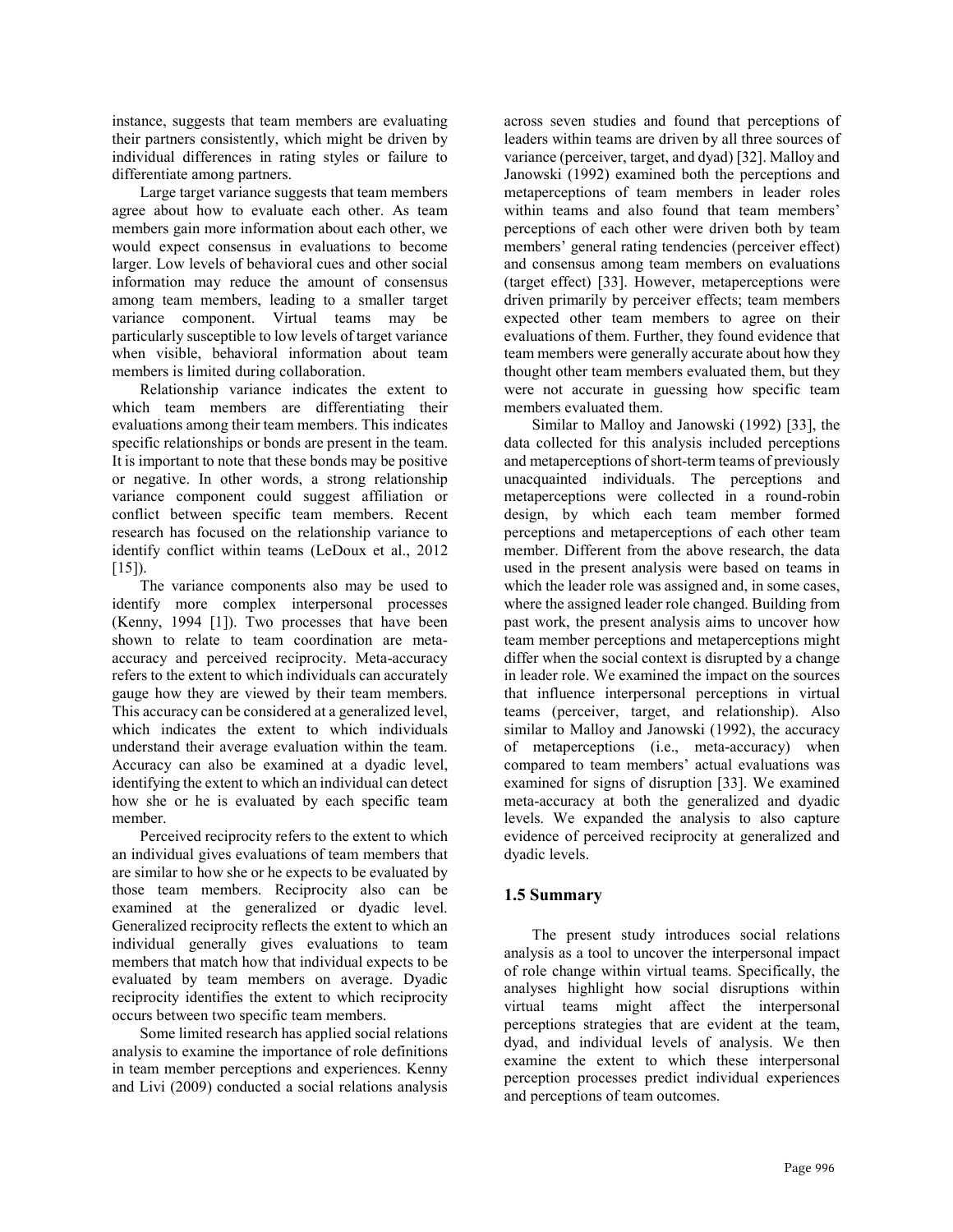### 2. Method

Participants (52 men and 99 women) participated in teams of 3 or 4 participants on a conference call using Skype. Most of the participants were recruited from the Central New York community and received a \$20 gift card as compensation. A small portion of the sample  $(N = 20)$  comprised students who received course credit in lieu of payment in exchange for participation. Due to statistical analysis requirements, only the complete groups with four embers (31 groups;  $N = 124$ ) were included in the analyses.

Each participant within a team was randomly assigned to a separate room and could not see the other team members. Participants were asked to use the identity of Person A, B, C, or D, according to the assigned computer station. Person C was the initial leader in all team sessions. After orienting the team to the technology, the researcher gave the team ten minutes to propose and discuss updates to the Seven Wonders of the World. Five minutes into the conversation, half of the teams (randomly selected) were asked to change leaders from Person C to Person D.

At the end of the discussion, participants completed the 20-item Positive and Negative Affect Scale (PANAS; Watson, Clark, & Tellegen, 1988 [34]) to assess their emotional states at that point in the session. Participants indicated their current states on each of the 20 items (10 positive and 10 negative using a five-point response scale  $(1 = \text{very slightly or not at})$ *all* to  $5 = \text{very much}.$ <sup>1</sup>

The team leader then led the team through a 30 minute, abbreviated murder mystery task (Stasser & Stewart, 1992 [35]). The task involved reading evidence pertaining to a fictitious murder and reaching consensus as a team about the murderer's identity.

At the conclusion of the task, each participant reported on a five-point scale  $(1 = not at all; 5 = to a)$ great extent) the extent to which the team worked well together and successfully completed the task (adapted from Cooke & Lafferty, 1988 [36]). Participants rated the extent to which they were personally committed to the solution proposed by the team, thought the solution generated by the group was better than the one the respondent might have developed on his/her own, felt that the solution had been reached on a consensus basis, thought the group came up with the best possible solution given time and technology constraints, and

 $\overline{a}$ 

thought the members of the group worked together effectively.

Finally, each participant provided evaluations and metaperceptions of each team member on five-point rating scales. Specifically, participants rated each team member on 12 evaluative adjectives: self-controlled, mature, broad-minded, optimistic, wise, understanding, purposeful, alert, generous, clearheaded, considerate, and reasonable (Saucier, 1994 [37]), and then rated how they thought each team member rated them on each characteristic (metaperceptions). Each item was accompanied by a five-point rating response scale  $(1 = not at all to 5 =$ very much).

### 3. Analysis

A social relations analysis (Kenny & LaVoie, 1984 [31]) analyzed the latent constructs for evaluations and metaperceptions into their expected sources of nonindependence using the TripleR package in R. Due to restrictions of the number of manifest variables that can be accommodated in the program, the twelve items for each construct were divided into two subsets of six items. An average score was computed for each subset. This procedure yielded two manifest variables for each construct and allowed for a multivariate approach to the analysis. If a univariate approach was used, the relationship (dyad) variance would be confounded with the error variance. Given the important role of relationship variance that has been confirmed in past research (LeDoux et al., 2012 [15]), it was particularly important to isolate relationship variance from error variance in the current analysis.

In addition to providing variance components for the sources of interpersonal perceptions, the analysis also provided the covariances required to examine meta-accuracy and perceived reciprocity. Estimates for generalized meta-accuracy are indicated by a covariance between the target effects in evaluations and the perceiver effects in metaperceptions. Dyadic meta-accuracy is indicated by the covariance between evaluation and metaperception relationship effects; in this case, the evaluation effects are provided by one team member and metaerception effects are from another team member (i.e., interpersonal). Generalized reciprocity is reflected in the covariance between a team member's perceiver effects in metaperception

<sup>&</sup>lt;sup>1</sup> Participants also completed an individual spatial reasoning task that was scored for accuracy and number of items attempted. Exploratory analyses suggested that role change did not relate to cognitive performance ( $\bar{b}$  = -0.68, p = .64) or number of items answered  $(b = -1.52, p = .23)$ . When change occurred, more

differentiation of partners in evaluations (evaluation relationship variance) was associated with more cognitive items attempted by group members ( $b = 45.02$ ,  $SE = 18.49$ ). No other analyses with cognitive score or number of items attempted were statistically significant.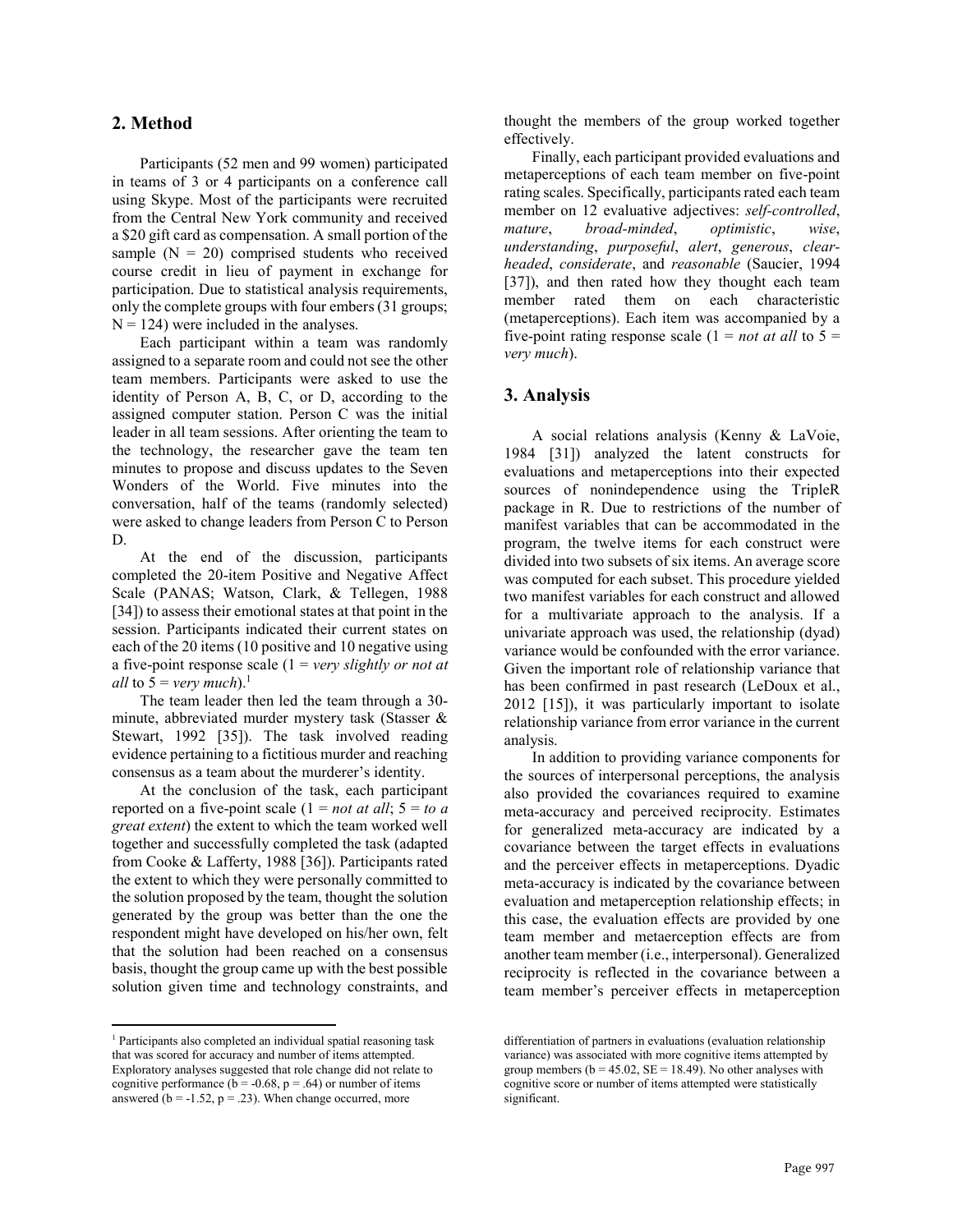and that same person's perceiver effects in their evaluations of others. Dyadic reciprocity is indicated by the covariance in relationship effects from evaluations and metaperceptions; this time, it is the covariance between a team member's metaperception relationship effects and that individual's own evaluation relationship effects (i.e., intrapersonal).

The variance and covariance component patterns were compared between teams that experienced change and those that did not experience change. Note that this analysis only incorporated groups without missing data ( $g = 29$  for evaluations;  $g = 24$  for metaperceptions and all correlations between the perceptions).

We then used multilevel analyses using the lme4 package in R to test effects of team level predictors (change, variance components) on team member affective experiences and perceptions of team outcomes.

# 4. Results

### 4.1 Role change and group mean outcomes

 Multilevel models indicated that role change analyzed at the team level did not yield significant differences in team members' reported quality of the outcome ( $b = .001$ ,  $p = .99$ ), positive affect ( $b = 0.56$ ,  $p = .80$ , negative affect (b = -0.97, p = .35), evaluations of team members ( $b = -0.19$ ,  $p = .19$ ), or metaperceptions of team members  $(b = -0.19, p = .19)$ among participants. Thus, when examining only mean score differences across teams, the analysis detected no evidence for disruption in interpersonal processes.

### 4.2 Sources of variance in perceptions

The social relations analysis revealed significant perceiver and relationship variances in both evaluations and metaperceptions (see Table 1). When virtual teams that experienced role change were examined separately from those that experienced no change, the subsamples showed similar source patterns. The results suggest that evaluations of team members and expected evaluations from team members (metaperceptions) were driven by the raters' general rating style (perceiver variance) and some degree of differentiation among targets (relationship variance).

Independent samples t tests examined if the variance components for the groups differed depending on whether role change occurred or not. The relationship variance components were significantly larger in the teams that experienced role

change compared to teams that did not experience role change ( $p = .04$ ). This suggests that raters might have differentiated targets more in the teams that experienced role change.

|                     | Perceiver      | Target           | Relationship   | Error      |
|---------------------|----------------|------------------|----------------|------------|
| <b>Total Sample</b> |                |                  |                |            |
|                     |                |                  |                |            |
| Evaluations         | $0.22(0.50)*$  | 0.01(0.03)       | $0.13(0.29)$ * | 0.08(0.19) |
| $g = 29$            |                |                  |                |            |
| Metaperceptions     | $0,46(0.83)*$  | 0.003(0.006)     | $0.03(0.04)$ * | 0.07(0.13) |
| $g = 24$            |                |                  |                |            |
| Role Change         |                |                  |                |            |
| Evaluations         | $0.22(0.45)^*$ | 0.01(0.02)       | $0.18(0.38)$ * | 0.07(0.14) |
| $g = 16$            |                |                  |                |            |
| Metaperceptions     | $0.42(0.78)$ * | 0.003(0.005)     | $0.03(0.07)^*$ | 0.08(0.15) |
| $g = 14$            |                |                  |                |            |
| No Change           |                |                  |                |            |
| Evaluations         | 0.22(0.56)     | $0.02(0.04)^{0}$ | $0.06(0.15)^*$ | 0.10(0.25) |
| $g = 13$            |                |                  |                |            |
| Metaperceptions     | $0.53(0.87)^*$ | 0.004(0.006)     | 0.01(0.02)     | 0.06(0.10) |
| $g = 10$            |                |                  |                |            |

#### Table 1. Social Relations Analysis Components for Interpersonal Perceptions

NOTE: Unstandardized components are presented with standardized components in parentheses. ^ p < .10;  $*$  p < .05

### 4.3 Reciprocity and meta-accuracy

At the team level, metaperceptions and evaluations were highly correlated with each other (r  $= .80, p < .001$ . Given the sources of variance identified, we considered four bivariate relationships among the effects. Generalized reciprocity, indicated by the relationship between the perceiver effects in evaluations and the perceiver effects in metaperceptions, was positive and significant in the full sample (see Table 2). The effect was consistent in teams that did and did not experience role changes.

Dyadic reciprocity was indicated by the covariation between the relationship effects for evaluation and that same rater's relationship effects in metaperceptions (intrapersonal). This was significant in the full sample and in the subsample of teams that did not experience role change. However, the effect was not significant in the subsample of teams that experienced role changes. In the teams that did not experience role changes, raters seemed to rate specific team members similarly to how they expected those specific team members to evaluate them. There is no evidence to suggest this to be the case when teams experienced role changes.

Generalized meta-accuracy was measured by the relationship between target effects in evaluations with perceiver effects in metaperceptions. Generalized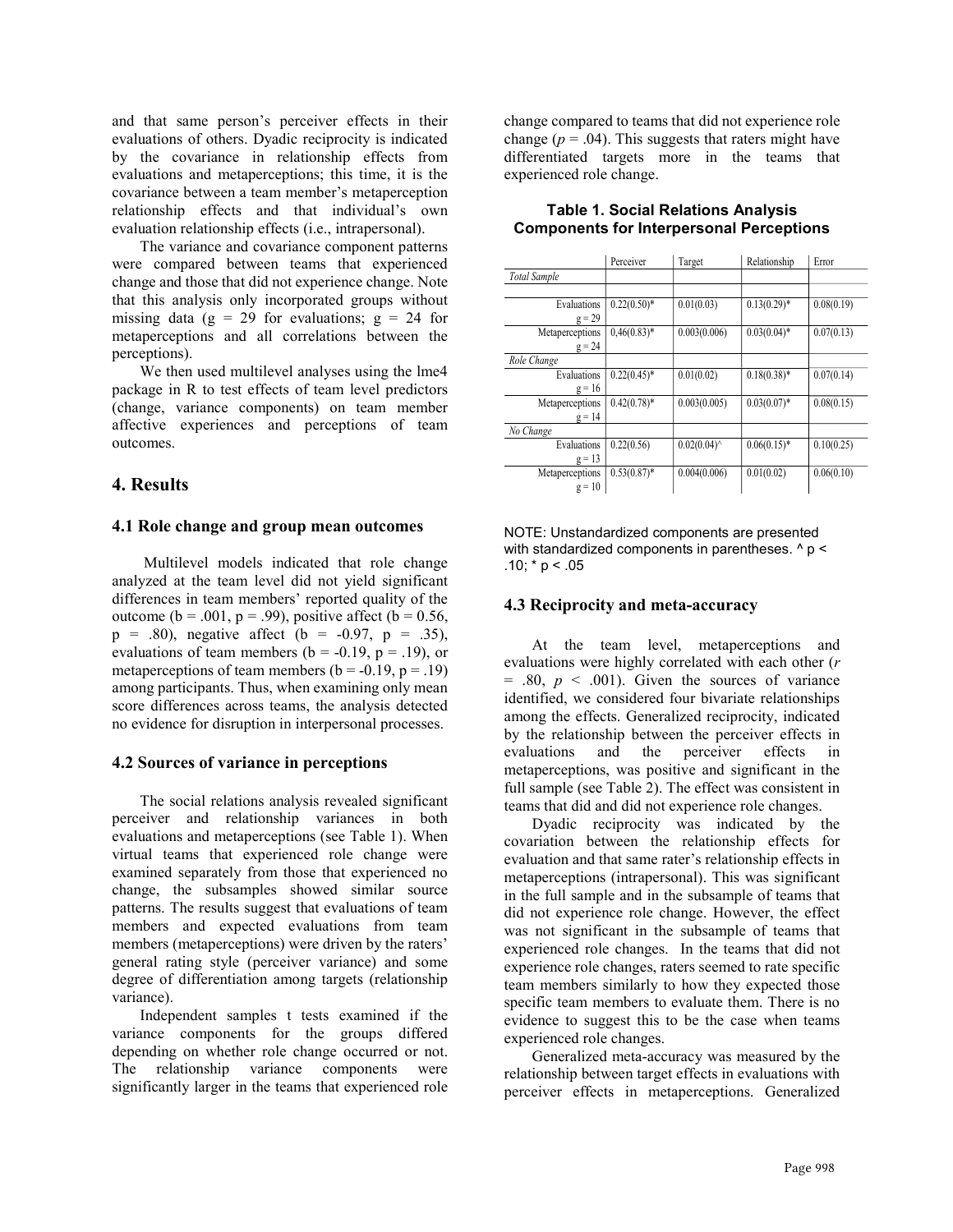meta-accuracy was not significant in the full or either subsample of teams. However, it is interesting to note that the correlation was positive in teams that did not experience changes but negative and near zero in teams that did have role changes. Given that the target variance component in evaluations was not significant in this analysis, results for generalized meta-accuracy should be interpreted with caution.

Finally, dyadic meta-accuracy was measured by interpersonal covariances between relationship effects for evaluation and metaperception. Dyadic metaaccuracy was positive and significant for the full sample and the subsample of teams that experienced role changes, but not for teams that did not experience role changes. This suggests that dyadic meta-accuracy might be better in those teams that experienced role changes. Stated another way, team members seemed to have a better sense of how specific partners evaluated them in virtual teams that experienced role change compared to those who did not.

#### Table 2. Bivariate Relationships for Perceptions from Social Relations Analysis

|                                | Total<br>Sample  | Role Change      | No Change      | teams in<br>each othe<br>the team. |
|--------------------------------|------------------|------------------|----------------|------------------------------------|
| <b>Generalized Reciprocity</b> | $0.25(0.78)^*$   | $0.25(0.80)^{*}$ | $0.27(0.77)^*$ | relationsl<br>are more             |
| <b>Dyadic Reciprocity</b>      | $0.02(0.41)^*$   | 0.02(0.24)       | $0.03(1.00)^*$ | overall t                          |
| Generalized Meta-accuracy      | 0.01(0.07)       | $-0.002(-0.003)$ | 0.02(0.17)     | associate                          |
| Dyadic Meta-accuracy           | $0.02(0.31)^{*}$ | $0.02(0.28)^{A}$ | 0.01(0.42)     | finding a<br>among ta              |

NOTE: Unstandardized components are presented with standardized components in parentheses.  $\land$  p < .10;  $* p < .05$ 

#### 4.4. Perceptions and team outcomes

The next question to address is whether these patterns of interpersonal perceptions have implications for individual team member experiences and perceptions of team outcomes. When aggregated to the team level for analysis, both metaperceptions ( $r = .39$ ,  $p = .03$ ) and evaluations ( $r = .59$ ,  $p < .001$ ) were significantly related to the team members' perceived quality of the decision outcome. At the team level, evaluation and metaperceptions within virtual teams seem to have implications for perceived quality of team outcomes.

Perceiver and relationship variance in metaperceptions did not significantly relate to positive affect, negative affect, or overall quality perceptions of the team ( $p > .10$ ). Thus, there is no evidence to suggest that the strategies used by individuals to understand how they are viewed by their team members influenced their affective experiences or perception of outcome quality.

Variance components in evaluations, however, predicted affective experiences and team outcome quality perceptions among team members. More perceiver variance in evaluations was associated with more negative evaluations within teams ( $b = -0.93$ , p  $= .01$ ). This suggests that teams in which individuals rated their team members similarly were more likely to rate those others more negatively than teams in which members did not exhibit such tendencies.

Also, relationship variance in evaluations predicted more negative evaluations of team members  $(b = -0.94, p = .01)$ . This finding suggests that teams in which members differentiated their team members more also showed more negative evaluations than in teams where less differentiation occurred.

Variance components also predicted perceptions of quality in team outcomes. Specifically, relationship variance in evaluations predicted lower perceptions of overall quality of the team ( $b = -1.15$ ,  $p = .005$ ). Thus, Role Change No Change **teams** in which members differentiated evaluations of each other also reported lower quality perceptions in the team. The fact that role change teams showed more relationship variance might suggest that such teams are more susceptible to the negative evaluations and Dyadic Reciprocity  $(0.02(0.41)^{*} \mid 0.02(0.24)$   $(0.03(1.00)^{*}$  overall team quality perceptions that seem to be Generalized Meta-accuracy 0.01(0.07) -0.002(-0.003) 0.02(0.17) associated with higher relationship components. This finding also suggests that the greater differentiation among tam members might be a sign of conflict within the teams.

The results from the variance partitioning provide some insight into how being in a team that experienced change might affect team interpersonal processes and individual experiences. Examining bivariate relationships reflecting meta-accuracy and reciprocity in perceptions may provide some additional insight into the interpersonal processes within these virtual teams. However, this analysis only showed significant predictions involving generalized meta-accuracy. Generalized meta-accuracy predicted less positive affect and lower overall quality perceptions among team members ( $p < .05$ ).

# 5. Discussion

In a virtual team context, interpersonal processes are particularly important to monitor as they may have important consequences for team effectiveness. Social disruptions such as role changes might occur quite frequently, especially if virtual teams take on features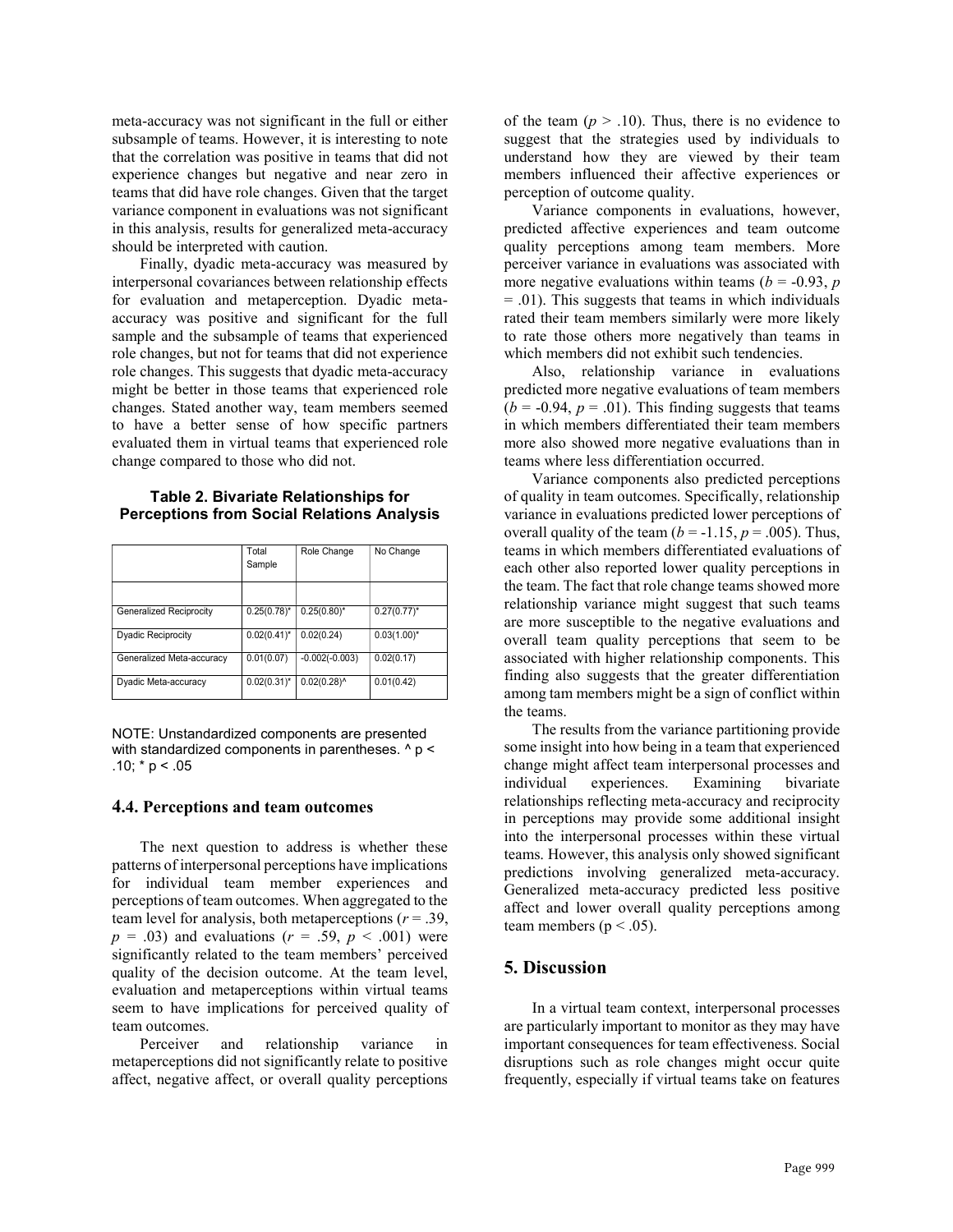of self-managed teams with rotating leader roles. However, even if such changes are adaptive in virtual team environments, they might disrupt interpersonal processes among team members. The impact of such disruptions might not be observable when only considering mean score differences in reported experiences across teams. Changes that occur within complex multilevel systems might have implications for individual members and relationships within those systems. The present analysis found that, although a negative interpersonal impact of role change was not observed in mean score differences in affective experiences or reported quality of team outcomes, the systematic sources of interpersonal perceptions did uncover differences in the way in which team members formed evaluations of each other. Importantly, these patterns had implications for affective experiences and perceptions of quality of team outcomes.

From the variance partitioning approach in a social relations analysis, we learned that metaperceptions in virtual teams were driven primarily by perceiver variance. Such a pattern in metaperceptions would be predicted by past research (e.g., Malloy & Janowski, 1992 [33]). Additional research by the first author has found that the failure to adjust metaperceptions according to one's negative social label can lead to lower meta-accuracy (Santuzzi, 2015 [38]). Thus, relying on one's general tendencies to expect to be rated by others in a certain way might indicate weak interpersonal processes within the team. With strong relationships, we would expect more relationship variance in metaperceptions, indicating differentiation among team members.

Perceiver variance also was a strong component in evaluations of team members, suggesting a similar pattern of consistent ratings across team members as observed with metaperceptions. However, we also observed a strong relationship variance component in evaluations that we did not see with metaperceptions. This suggests that team members did differentiate their evaluations of each other in the virtual teams. Moreover, the relationship component appeared to be stronger in virtual teams that experienced role change than in those that did not experience such change. Strong relationship variance suggests differentiating among team members in evaluations. However, the variance component itself does not inform whether those evaluations of team members are positive or negative. Thus, it was important to also consider the extent to which the relationship variance predicts individual experiences and perceptions in the virtual teams. The analysis revealed that a larger relationship variance component was associated with more negative evaluations of team members and perceptions

of quality of team outcomes. Taken together, the larger relationship variance component observed in teams that experienced role change might reflect interpersonal conflict within the team rather than positive bonding experiences.

We also learned that dyadic meta-accuracy was stronger in teams that experienced change. This suggests that team members understood how specific other team members evaluated them. Meta-accuracy reflects team members' ability to know how they stand in the team, which facilitates the development of an overall mental model of how the team functions. Therefore, higher meta-accuracy should be associated with better team coordination. This finding is intriguing given that the virtual teams experiencing role change appeared to be more susceptible to negative perceptions of team outcome quality. One plausible explanation is that virtual teams respond to changes by establishing swift trust but not necessarily positive bonding. This is somewhat supported by the finding that dyadic reciprocity—the extent to which team members reciprocate the evaluations that they expect from their partners—was lower in virtual teams that experienced role change. Under those conditions, team members might have appropriately adjusted their expectations downward for how team members might evaluate them, leading to less positive bias and more accuracy in metaperceptions. This explanation requires some reconceptualizing of the term "trust" in virtual teams, which may be established without positive regard.

# 5.1 Implications for virtual team dynamics

These findings might contribute to ongoing debate about the role of trust in virtual teams (e.g., Jarvenpa, Knoll, & Leidner, 1998 [39]). Expecting some team members to hold negative evaluations of the self would detract from the trust development process if trust is assumed to reflect positive regard. According to the results of the present analysis, disruptions to the social system within virtual teams might contribute to the low interpersonal trust development in virtual teams if positive regard (e.g., cohesion) is assumed to overlap with trust. If trust can be obtained within teams without requiring positive regard, virtual teams might be well-positioned to understand their interpersonal processes in times of disruption and change. Further research should examine whether the pattern observed in this analysis is specific to short-term project teams in which keeping the team in tact over a period of time is not a main objective; thus, positive bonding and cohesion may not be as critical to accomplishing team objectives.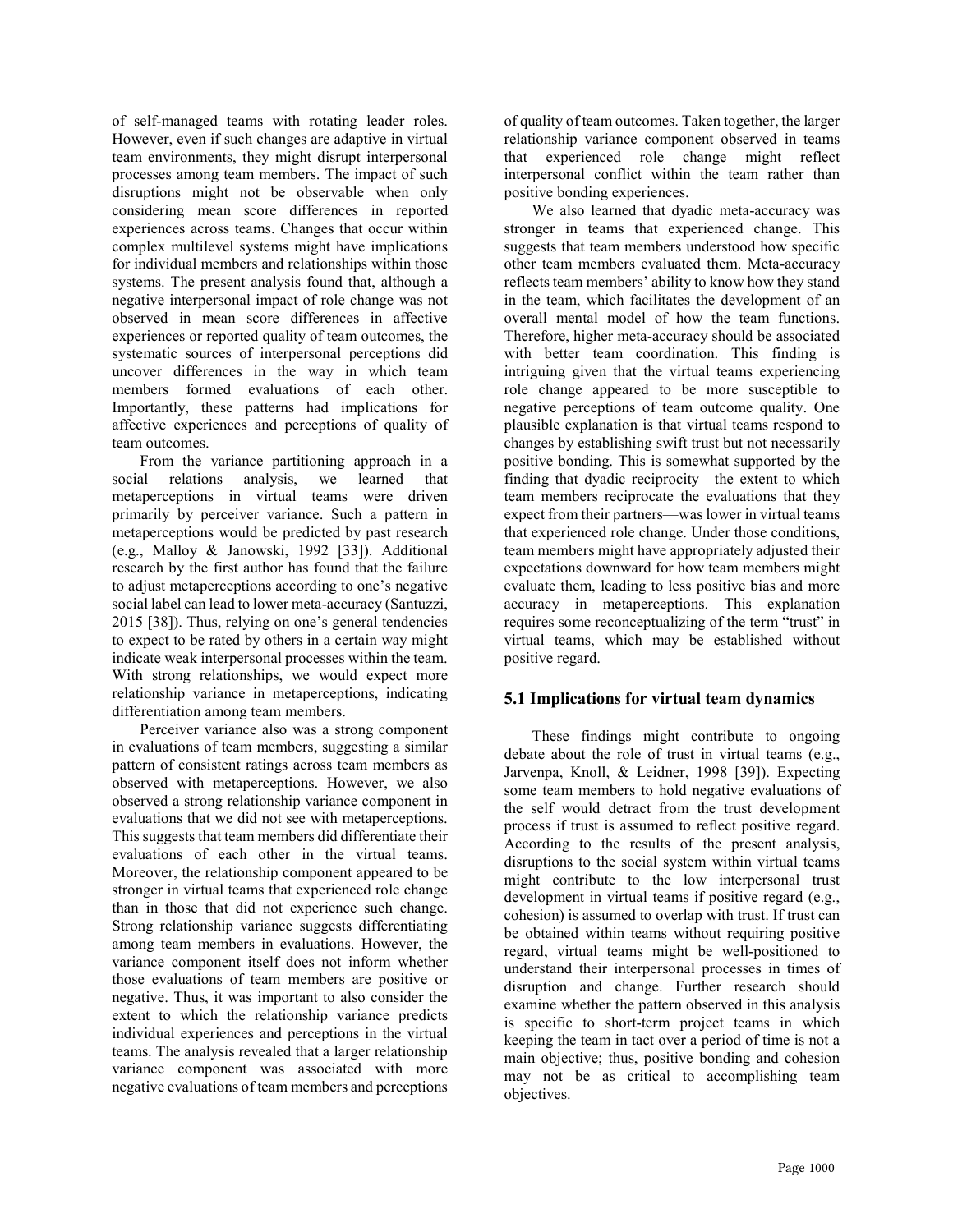Although past research on face-to-face team performance would suggest that disruption to interpersonal processes and positive perceptions in teams would yield reduced team effectiveness, some research and conceptualizing suggests that the situation might not be as detrimental to virtual team performance. Research has shown that virtual teams might be less dependent on social factors to perform team functions (Aiello & Kolb, 1995 [40]; Gonzalez, Burke, Santuzzi, & Bradley, 2003 [41]). Therefore, changes in the roles and relationships within the teams might influence interpersonal perceptions and interpersonal processes within the team, but they might not have the same direct impact on the work outcomes of the teams as might occur in traditional, face-to-face teams (King, Kaplan, & Zaccaro, 2007 [42]; Martins et al., 2004 [5]). Future research should continue to examine whether interpersonal processes and perceptions play weaker roles in virtual team effectiveness than in face-to-face teams.

### 5.2 The value of social relations analysis

The impact of disruption on interpersonal processes within virtual teams was not evident when examining mean score differences in evaluations, affective experiences, and perceived quality of outcomes across teams. The variance partitioning approach used in the social relations analysis allowed us to uncover interpersonal processes that were integrated into the multilevel structure of the teams. Teams have multiple sources of influence on team experiences, including individual team member personalities, relationships between specific team members, and shared team experiences. In order to identify interpersonal processes within teams, these systematic sources of influence must be accounted for in an analysis. The social relations analysis is designed for this purpose.

Continued research on virtual teams and other complex multilevel systems would benefit from incorporating social relations analysis to identify similar sources of influence on team experiences. As demonstrated in this analysis, several sources of influence may influence interpersonal processes and, importantly, those sources may change as the features of the team environment change. Identifying the sources of influence on interpersonal processes in virtual teams may lead to insights into how different types of virtual teams function and whether unique interpersonal processes are involved in virtual teams that are not evident in face-to-face collaborations.

# 5.3 Conclusions

Role changes and other disruptions commonly occur in virtual team collaborations. According to the results of the present study, such changes might not appear to have a negative impact at the team level of analysis. However, relying on specialized analytic techniques such as the social relations analysis can identify how interpersonal processes within teams are affected by change. These effects were demonstrated in the patterns of interpersonal perceptions that team members formed of each other that differed between teams that did and did not experience change. Researchers and practitioners should be aware of these often hidden social consequences of role changes and other disruptions in virtual teams.

# 6. References

[1] D.A. Kenny, Interpersonal perception: A social relations analysis, Guilford Press, 1994.

[2] B.B. Baltes, M.W. Dickson, M.P. Sherman, C.C Bauer, and J.S. LaGanke, "Computer-Mediated Communication and Group Decision Making: A Meta-Analysis", Organizational Behavior and Human Decision Processes, Elsevier, 2002, pp. 156-179.

[3] A. Ortiz de Guinea, J. Webster, and S. Staples, "A Meta-Analysis of Virtual Teams Literature", In Symposium on High Performance Professional Teams Industrial Relations Centre, School of Policy Studies, Queen's University, Kingston, Canada, 2005.

[4] J.R. Hackman, and C.G. Morris, "Group Tasks, Group Interaction Process, and Group Performance Effectiveness: A Review and Proposed Integration", Advances in Experimental Social Psychology, Elsevier, 1975, pp. 45-99. [5] L.L. Martins, L. L. Gilson, and M.T. Maynard, "Virtual Teams: What Do We Know and Where Do We Go From Here?", Journal of Management, Elsevier, 2004, pp. 805- 835.

[6] M.A. Marks, J.E. Mathieu, and S.J. Zaccaro, "A Temporally Based Framework and Taxonomy of Team Processes", Academy of Management Review, Academy of Management, 2001, pp. 356-376.

[7] J.E. McGrath, Groups: Interaction and Performance, Prentice Hall, Englewood Cliffs, NJ, 1984.

[8] R.D. Laing, H. Phillipson, and A.R. Lee, Interpersonal Perception: A Theory and a Method of Research, Springer, New York, 1966.

[9] D.T. McAllister, Affect- and Cognition-Based Trust as Foundations for Interpersonal Cooperation in Organizations, Academy of Management Journal, Academy of Management, 1995, pp. 24-59.

[10] S.W.J. Kozlowski, and B.S. Bell, Work Groups and Teams in Organizations, Handbook of Psychology, Wiley, 2003.

[11] B.J. Alge, C. Wiethoff, and H.J. Klein, "When Does the Medium Matter? Knowledge-Building Experiences and Opportunities in Decision-Making Teams", Organizational Behavior and Human Decision Processes, 2003, pp. 26-37.

[12] J.K. Summers, S.E., Humphrey, and G.R. Ferris, "Team Member Change, Flux in Coordination, and